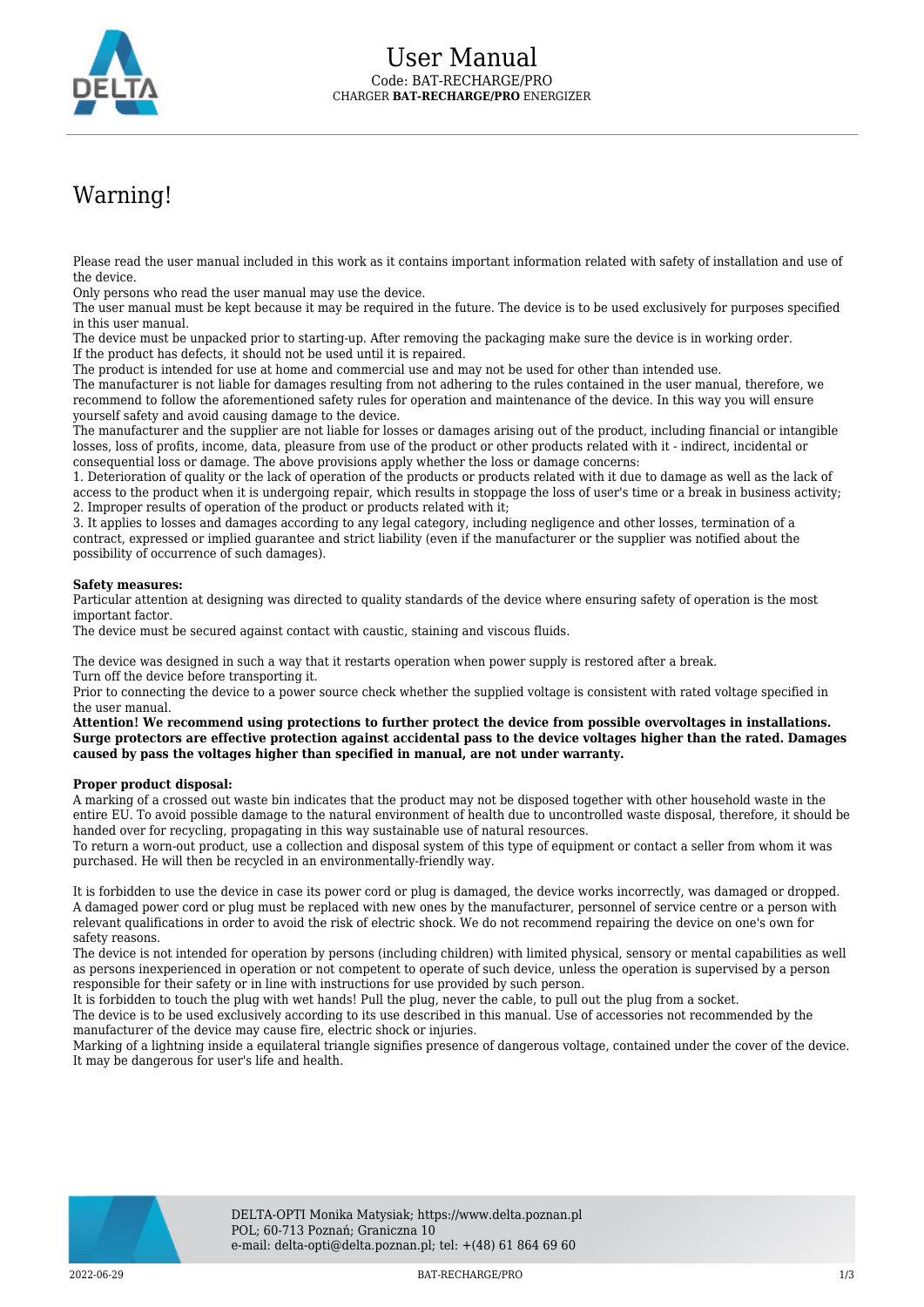

## User Manual Code: BAT-RECHARGE/PRO CHARGER **BAT-RECHARGE/PRO** ENERGIZER



The BAT-RECHARGE/PRO Charger takes both AA and AAA batteries, and is the perfect way to keep your everyday devices running.

| Battery type:                | • Ni-MH : AAA, AA / 2 pcs or 4 pcs in pairs,<br>$\cdot$ In the kit: $4 \times AA - 2000$ mAh                                                                                                        |
|------------------------------|-----------------------------------------------------------------------------------------------------------------------------------------------------------------------------------------------------|
| Typical battery charge time: | 35h<br>$\cdot$ 500 mAh AAA $\sim$ 3 h<br>$\cdot$ 700 mAh AAA $\sim$ 4 h<br>$\cdot$ 800 mAh AAA $\sim$ 4 h<br>$\cdot$ 1300 mAh AA $\sim$ 3 h<br>• 2000 mAh AA $\sim$ 4 h<br>• 2300 mAh AA $\sim$ 5 h |
| Battery charging current:    | • $AAA: 0.220 A$ ,<br>• $AA : 0.500 A$                                                                                                                                                              |
| LED indicator:               | ✓                                                                                                                                                                                                   |
| LED display:                 | -                                                                                                                                                                                                   |
|                              |                                                                                                                                                                                                     |
| Main features:               | LED - Battery charging indication                                                                                                                                                                   |
| Power supply:                | 230 V AC                                                                                                                                                                                            |
| Weight:                      | $0.111$ kg                                                                                                                                                                                          |
| Dimensions:                  | 112 x 71 x 78 mm                                                                                                                                                                                    |
| Manufacturer / Brand:        | ENERGIZER                                                                                                                                                                                           |

Front view:



2022-06-29 BAT-RECHARGE/PRO 2/3